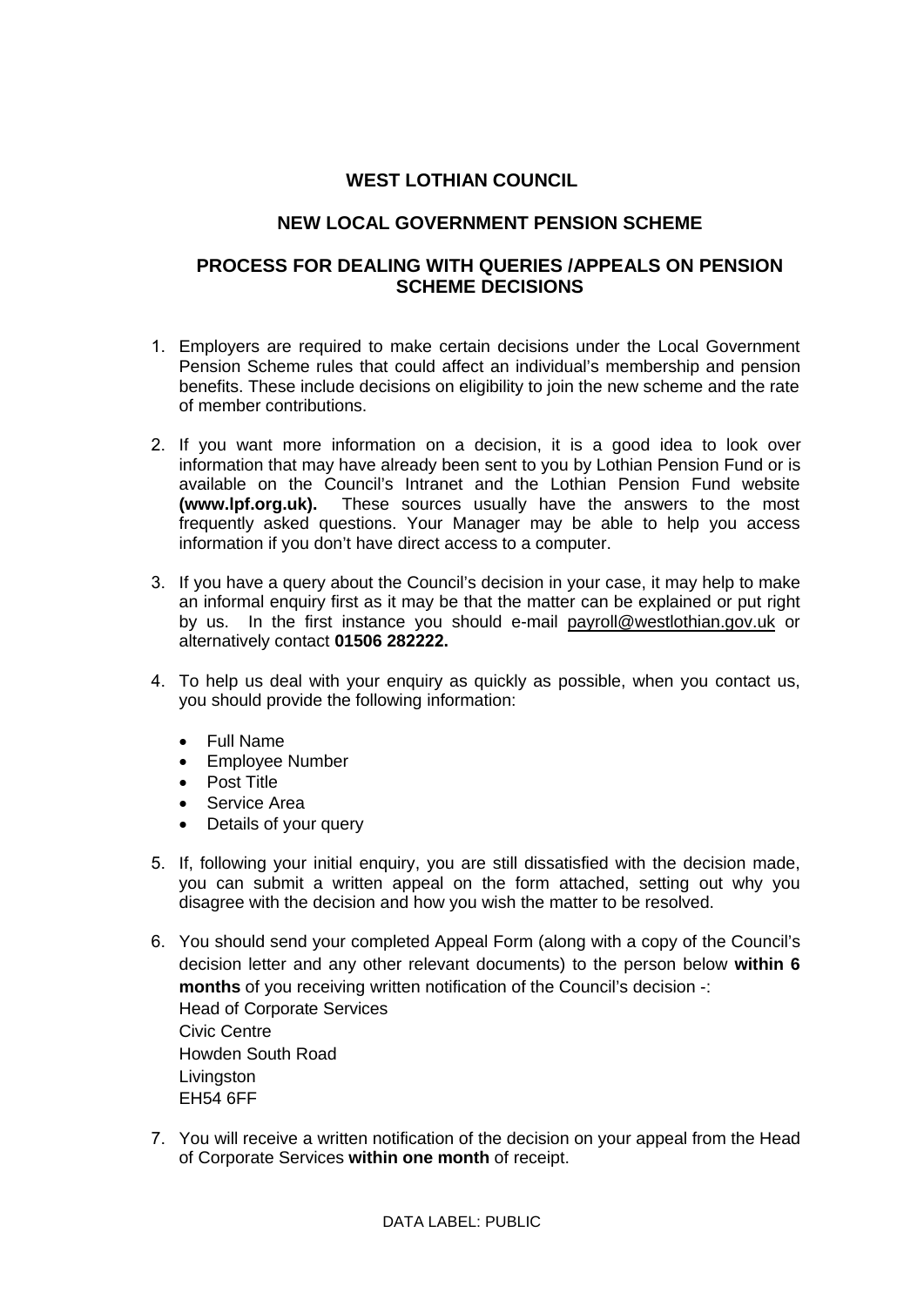8. If you are not satisfied with the Council's reviewed decision, you may ask for the matter to be referred to the Scottish Ministers for reconsideration. Any such request should be made **within 6 months** of receiving written notification of your appeal. Further information on the appeal rights under the Scheme is available from -:

The Pensions Manager Lothian Pension Fund The City of Edinburgh Council Atria One 144 Morrison Street **Edinburgh** EH3 8EX

9. The Council will seek wherever practicable to provide a response within the prescribed timescales. Where this cannot be done an interim reply will be sent to you setting out the reasons for the delay and an expected date for the decision to be made.